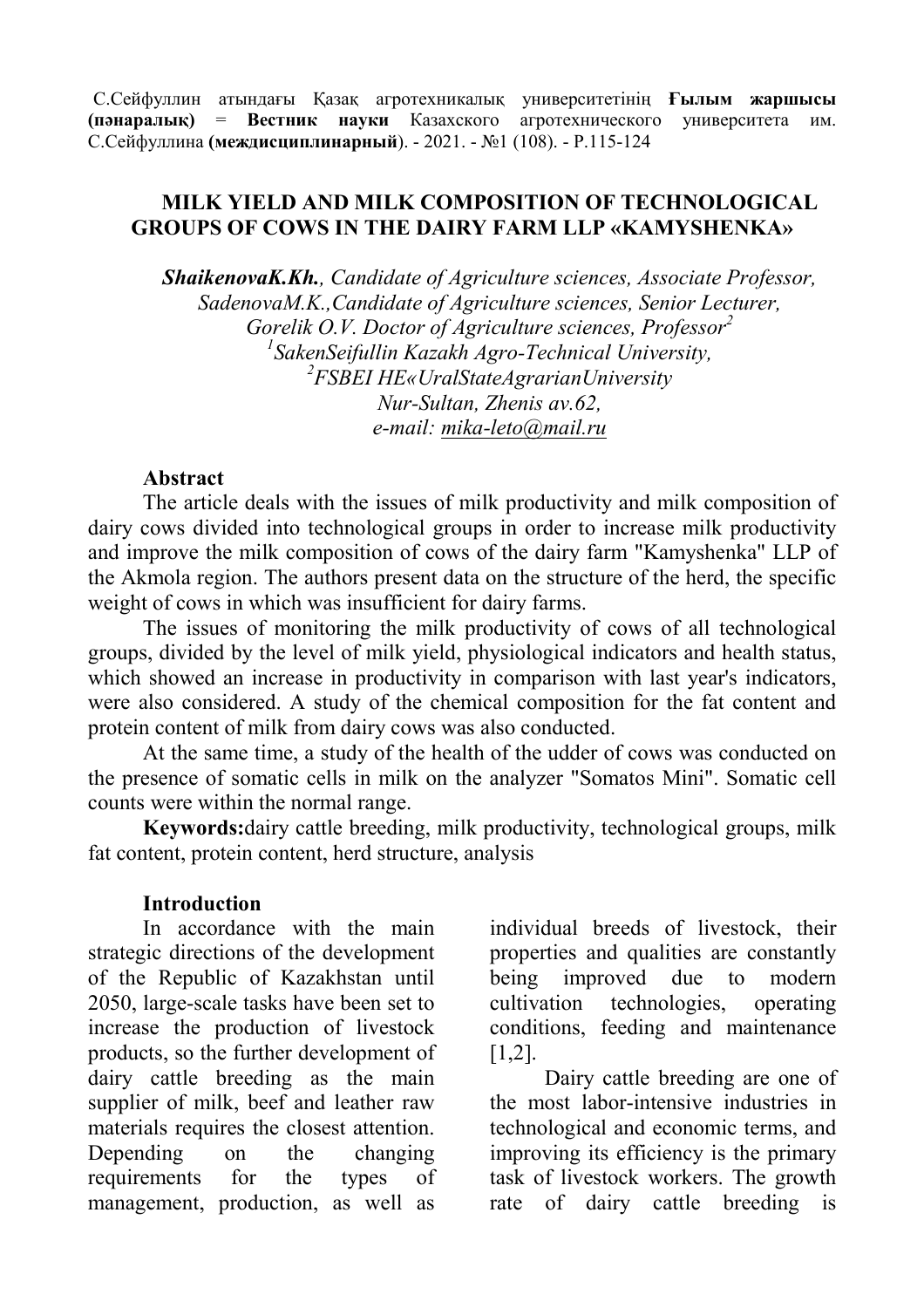accelerated by solving the main problems: breeding, feeding and technology of milk and meat production [2,3,4].

In recent years, the dairy cattle industry in the Republic of Kazakhstan as a whole has overcome the period of recovery in the number of dairy cattle (6.06 million heads, cattle, including 2.7 million cows).

At the same time, productivity indicators are successfully increasing, especially in those sectors where livestock breeding is carried out in agricultural enterprises, peasant farms, farms and combined farms of individual owners.

The process of stabilization of breeding work in all forms of management, including households, is being strengthened. In the coming years, the largest branch of animal husbandry - dairy cattle breeding-is expected to undergo deep qualitative transformations [5,6].

A number of indicators of milk quality alsodepend on the technology of its production of McGuffey, and the genetic potential of animals[7].

Similar data were obtained in the studies of Yilmaz et al in assessing theconditions for the maintenance of highly productive cows in easy assembled premises[8].

The design of the milking installation has a greatinfluence on the milking process, in particular the realization of the milk ejection reflex at cows, and on thequality of milk and its technological properties Vasseur et al., 2015[9].

In the technology of milk production, the technology of keeping cows has a strong influence on theproductivity of cows. Studies

conducted in recent years Dascălu et al., 2011; Cielava, Jonkus, & Paura, 2017[10, 11].

Milking installations of the 'Parallel' and 'Carousel' type, which are implemented in Ukraine, differsignificantly from each other both by design and by milking technology, in particular, the technology ofplacement of cows, their preparation for milking and the control of the milking process [12].

Hovinenand Pyörälä and Toušová, Ducháček, Stádník, Ptáček, and Beran, studying the influenceof milking systems on the functional properties of cow's udder and the quality of milk, found that in order toincrease the effectiveness of the manifestation of the genetic potential of cows and improve the quality of milk, itis advisable to use milking equipment that provides timely stimulation of the milk ejection reflex, full dry milkingand rapid transportation & cooling of milk In their opinion, the most effective are the 'Westphalia Arge' and'DeLaval' milking installations[13,14].

Modern crisis phenomena in the domestic dairy cattle breeding have led to a decrease in production volumes and deterioration in the quality of its products. Therefore, the issue of increasing the productivity of the dairy herd and the grade of milk through the use of modern, innovative high-tech conditions for keeping, feeding and milking in commercial dairy farms remains relevant, which will contribute to the development of the industry, its competitiveness in the domestic and foreign markets [15].

The current stage of development of Kazakhstan is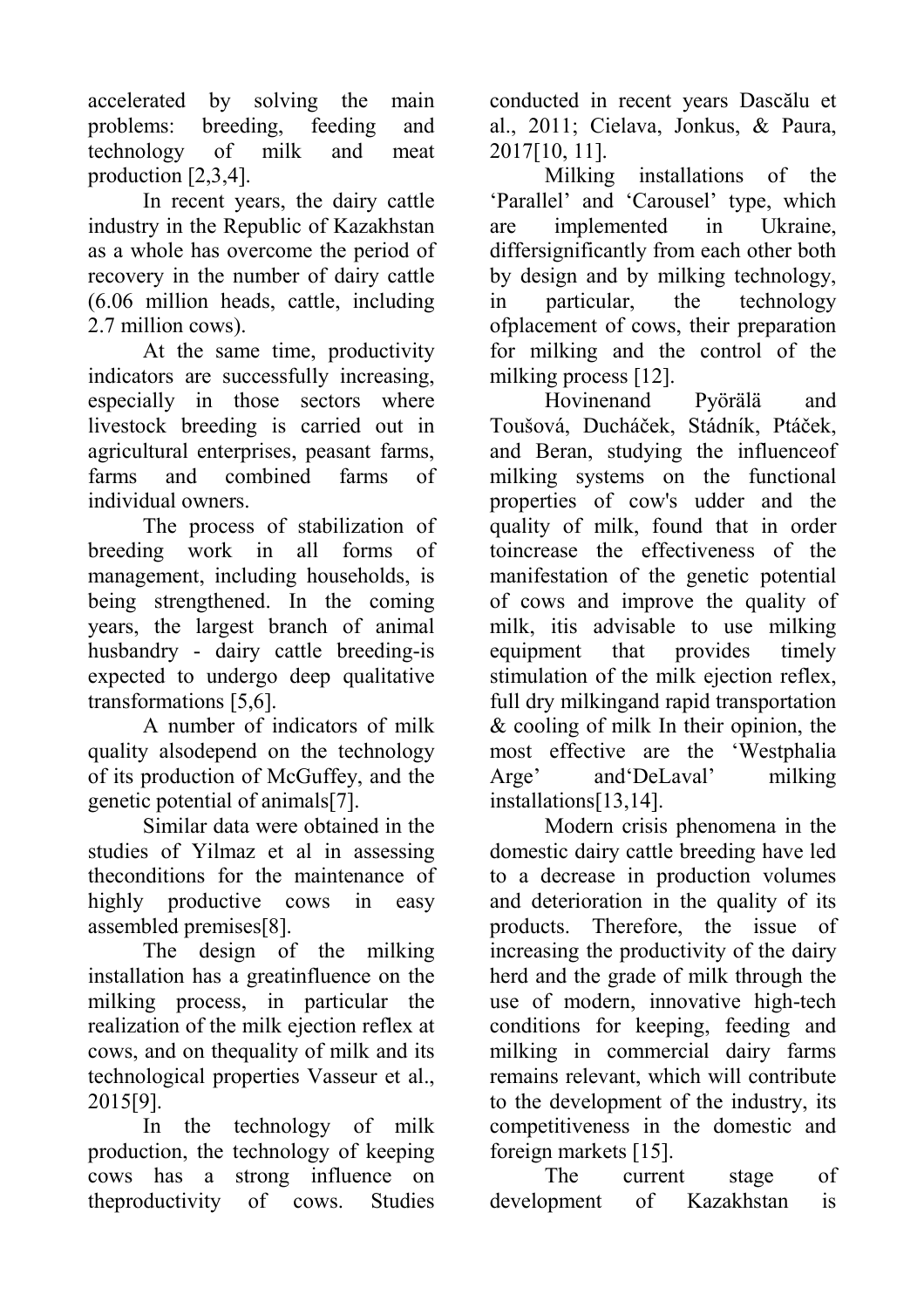characterized by the consistent promotion of the country into the world economic system, which can be successful only if the competitiveness of the products produced is ensured. This situation is particularly relevant for the agro-industrial complex and its livestock industry, which is faced with the task of accelerating the growth rate of gross agricultural production, improving its quality in order to meet the needs of the population within the country and increase the export opportunities of the republic.

The solution of the current problem is connected with the scientific support for the development of livestock industries, where agricultural science has achieved certain successes, the results of which are still not sufficiently in demand by agricultural producers.

So, the progress of domestic dairy farming should be based on the use of innovative intensive technologies and design-mode parameters of technical means that provide imitation of the physiological parameters of lactating animals of dairy breeds, which, ultimately, will make it possible to maximize the use of their genetic potential in commercial dairy farms. However, this is currently not well studied [16,17,18].

The zone of Northern Kazakhstan is the Shchuchinsk-Borovskaya resort area, where many sanatorium resorts, holiday homes, tourist bases are concentrated, this makes it necessary to fully ensure and more strictly take into account the quality of dairy products, which determined the direction and relevance of research on the dairy productivity of dairy cows [19, 20].

The introduction of automated process control systems in animal husbandry makes it possible to increase labor productivity by 1,2-2 times, reduce energy consumption by 30- 40%, increase the productivity of animals by up to 20%, and significantly improve the working conditions of livestock breeders.

However, Russia is inferior to Western firms in terms of the labor intensity of production of basic animal products by 6-15 times, and in terms of the energy intensity of technical means in animal husbandry by 2,5-3 times. The radical restructuring of technologies and technical reequipment of farms on the basis of advanced equipment, as well as automation tools, will reduce the cost of labor, energy, feed and other resources.

The aim of scientific research is the use of intensive technologies for keeping and feeding small-group maintenance of lactating animals of dairy breeds with the task of increasing their level of milk productivity.

The existing methods and technical means of implementing this task are not effective enough. Therefore, the development and improvement of technical means for monitoring and controlling technological processes in the individual service of animals on dairy farms and complexes was carried out within the framework of the budget program 267 "Increasing the availability of knowledge and scientific research" subprogram 101 "Programtargeted financing of scientific research and activities" on the specifics of 156 "Payment for consulting services and research" for 2018-2020, which is an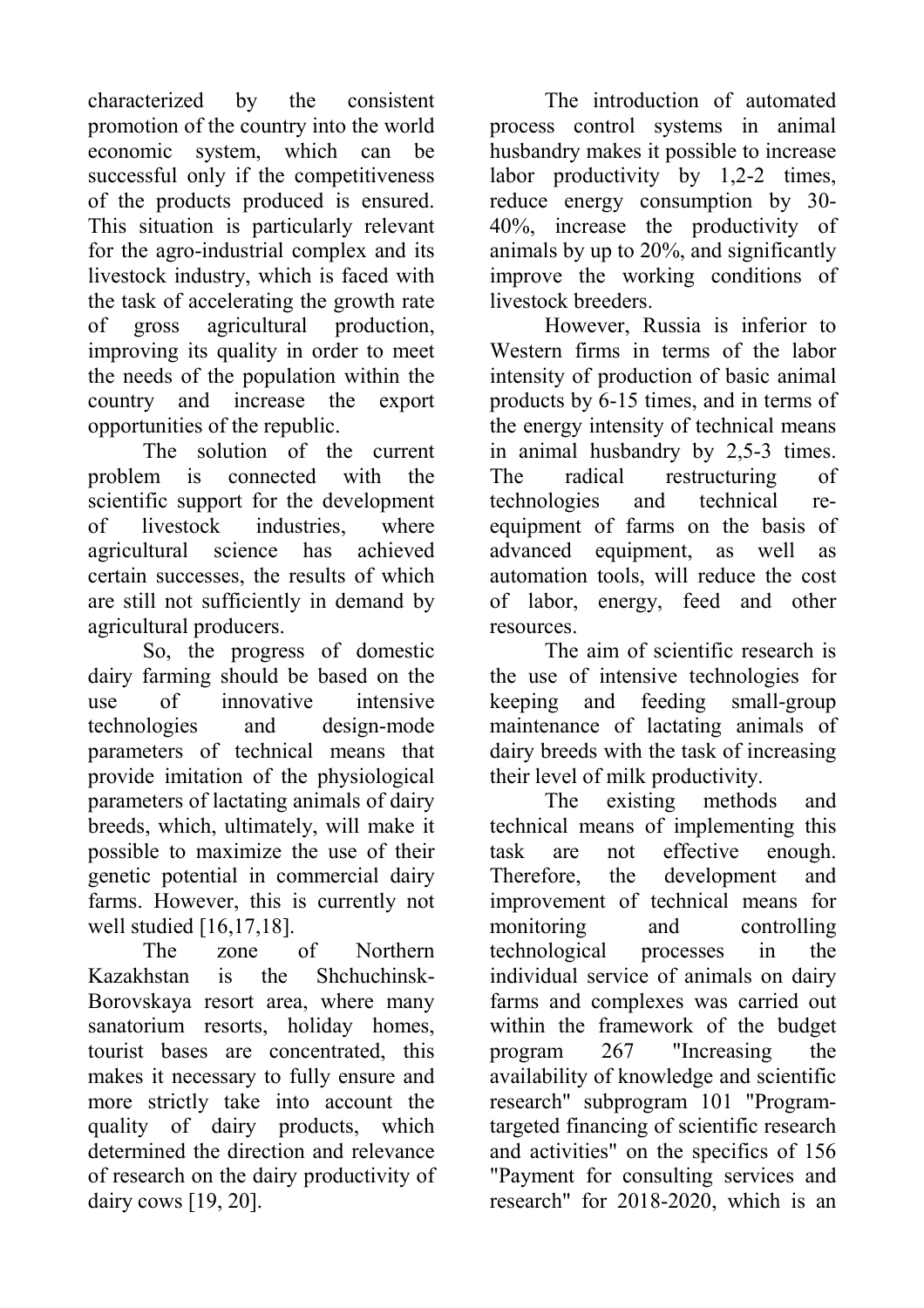urgent task and is important for animal husbandry [21, 22].

**Materials and methods of research** 

The research was carried out within the framework of the scientific and technical program "Development of intensive technologies in animal husbandry", under the project "Development of effective technologies in the dairy cattle industry in the Akmola region for 2018-2020", this work presents a fragment of research on milk yield and milk composition of technological groups of cows.

The work on the topic was carried out by the staff of the Department "Technology of Production and processing of livestock products" of the NCJSC of the S. SeifullinKazakh Agro-Technical University [23].

Scientific and economic experience was conducted in the conditions of a dairy farm of"Kamyshenka" LLP in the Astrakhan district of the Akmola region in 2019.

When organizing and managing technological processes, the object of

the study was black-and-white cows, which were divided into seven technological groups according to the level of milk yield, physiological indicators, and health status. The materials for the research were the documents of the primary zootechnical accounting (from the IAS), as well as the results of experimental studies. For the analysis of milk productivity, control milks were carried out during the lactation period in all technological groups of cows with the determination of the chemical composition of milk in the laboratory of "Milk and Feed" of the S. Seifullin Kazakh Agro-Technical University.

The farm uses a milking machine "Elochka" milking unit with simultaneous milking of 24 cows in the first module and the ADM-8 with simultaneous milking of 8 cows in the second module of the dairy farm. During the control milking, the device of zootechnical control of milk UZKM-1 was used, Figure 1.



Figure 1.Sampling of milk with the help of UZKM-1 at the control milking in "Kamyshenka" LLP

The average samples were collected in a 20 ml container. Daily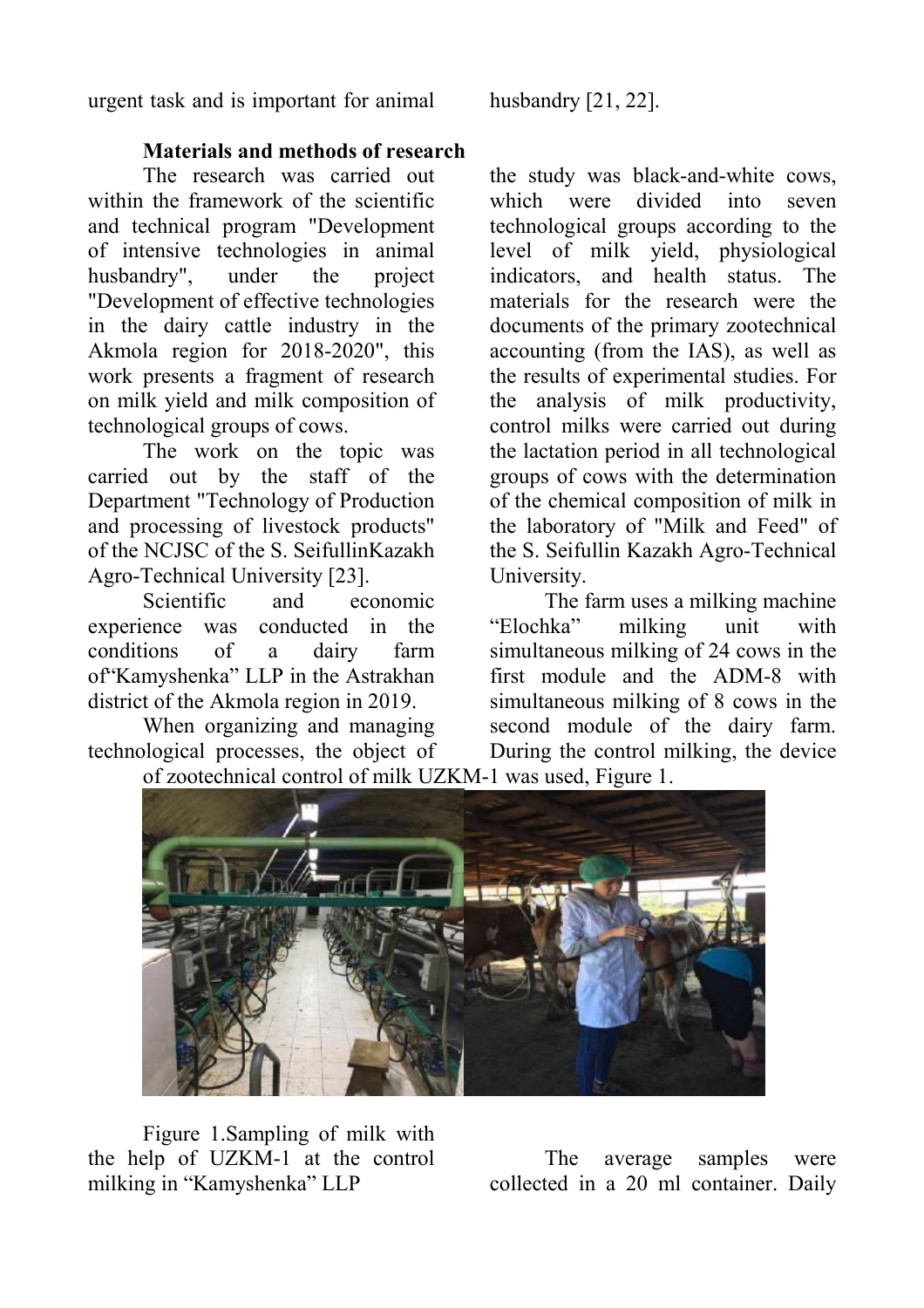samples of milk were examined according to the mass fraction of fat, protein on the milk analyzers Clever

## **Research results**

In the complex of measures to increase the production of animal products, improve the quality and reduce their cost, it is of great importance to develop a progressive technology for keeping animals in

1M", "Clever 2M" and the number of somatic cells on the express analyzer "Somatos-Mini", Figure 2.

production, placing them in livestock premises that meet sanitary and hygienic requirements and ensure the normal course of physiological processes in the body of animals.



Figure 2. The process of milk analysis on the analyzers Clever 1M", "Clever 2M", " Somatos-Mini»

On a dairy farm, a system of organizing milk production and herd reproduction is used, which provides for the division of a herd of cows, according to gender, age and

physiological indicators. Repair of a herd of cows is carried out by heifers of 6-7 months of pregnancy. The structure of the herd of cattle of Kamyshenka LLP is presented below in Table 1.

Table1 – Structure of the cattle herd of "Kamyshenka"

| $N_2$ | Animalgroups                       | Numberofcattlefor 2019 |
|-------|------------------------------------|------------------------|
|       | Dairycows, including               | 434                    |
|       | Non-calving young cows, including  |                        |
|       | Heifersolderthan a year, including | <sup>40</sup>          |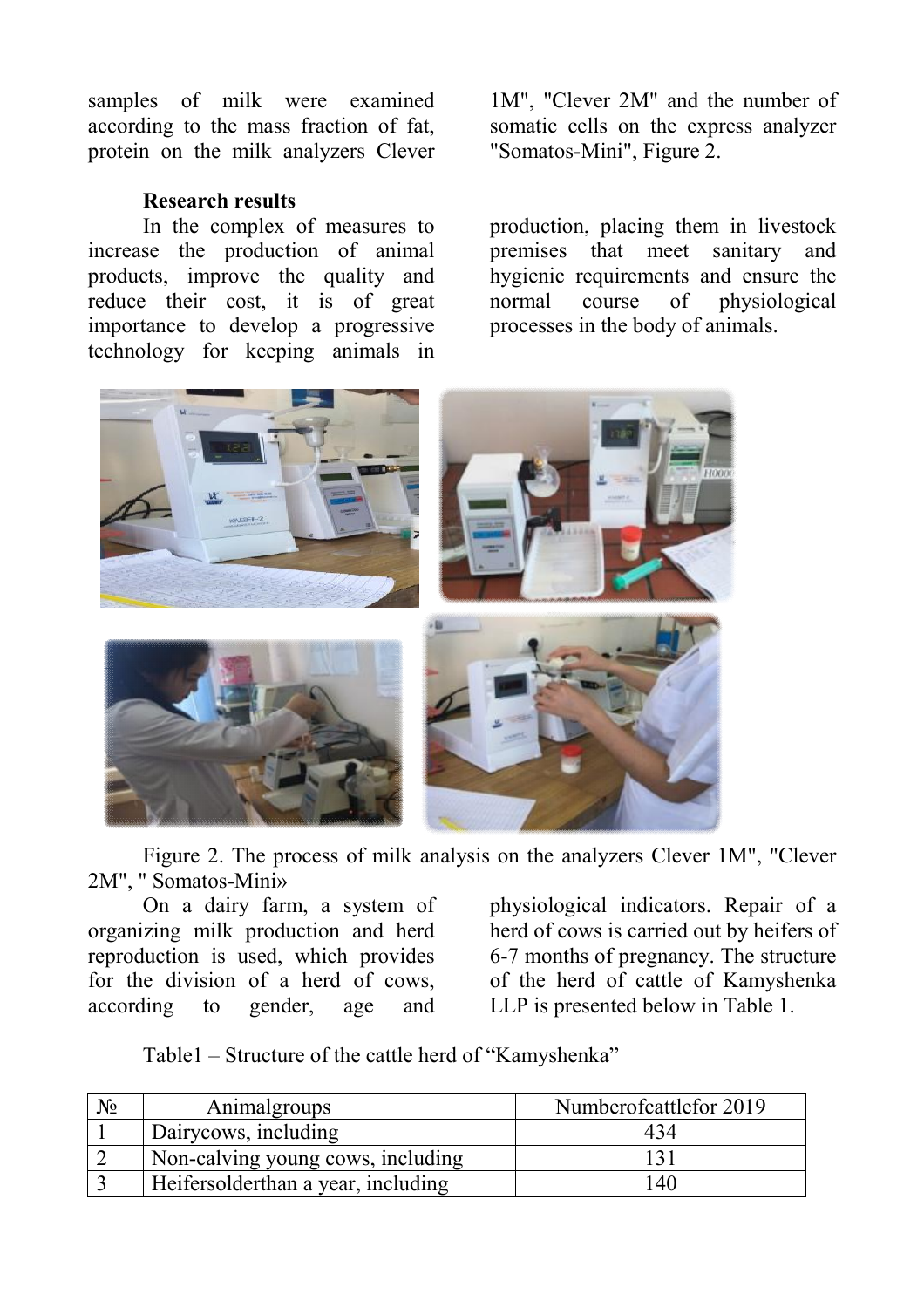| Bull-calves older than a year, including |      |
|------------------------------------------|------|
| Heifers up to a year, including          | ' 16 |
| Bull-calves up to a year, including      |      |
| [otal                                    |      |

When analyzing Table 1 of the herd structure, conclusions can be drawn. As can be seen from Table 1, the specific weight of cows in the herd is  $46.2\%$  (434), which is insufficient for dairy cattle breeding (in dairy farms, the specific weight of cows is 50-60%). In this farm, the number of non-calving young cows per 100 cows corresponds to the norm (30), while the number of heifers older than a year is less than it should be to ensure the reproduction of the herd.

In addition, there are other sex-age groups: heifers up to a year (116), bullcalves (91), that is, there are all the main sex- age groups for the full turnover of the herd of the dairy farm "Kamyshenka" LLP of the Akmola region.

Based on the experience of foreign countries, the description of which states that cows in farms are divided into main categories by age, gender, biometrics, productivity, etc.Different groups of cows need different care and different parameters of feeding, veterinary medicine and maintenance. The term of use of dairy cows can be up to 10-12 years (on many industrial farms in the United States much less 2-3 lactation, mainly due to the fact that the technology of growing healthy young animals is well

developed and it is not expensive to buy heifers, and a cow that begins to give less than 30 liters milk-already begins to spoil production indicators and such cows are rejected.

During the research on the farm, the cows were divided into 7 main groups according to the main criteria (productivity, physiological state and health status) in order to monitor the indicators of productivity, feeding level, live weight, reproductive ability, etc.

In order to study the milk productivity and the feeding process according to the norms and diets, taking into account the physiological state of the body, diets of all technological groups were formed to improve the technology of feed production and save money on feed costs.

Animal feeding rations were developed in accordance with the requirements of modern detailed feeding standards for lactating cows, taking into account the actual productivity and physiological state. The main ration (MR) of feeding experimental animals contained the following feed: grain hay, corn silage, grain waste, stranded, fine salt. The main groups are presented in Table 2.

Table 2–Main technological groups of cows

| $N_2$ | Name                   |    |          | Technologicalgrou   Numbe   Averagedailyproductivi |
|-------|------------------------|----|----------|----------------------------------------------------|
|       |                        | ĎS | r, heads | ty, kg                                             |
|       | Milkproduction departm |    |          | $25 - 30$                                          |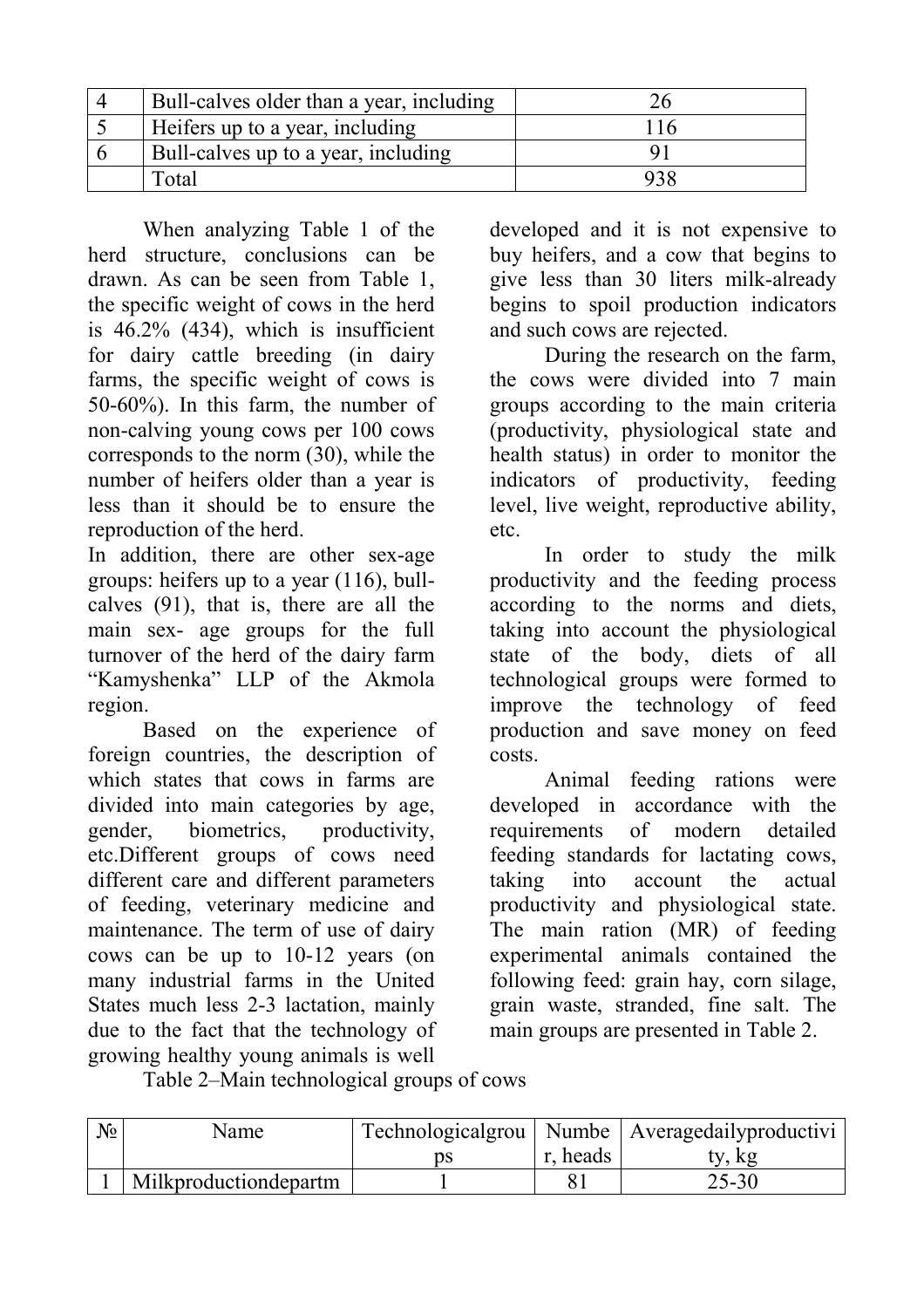|                | ent           | $80\,$ | $20 - 25$ |
|----------------|---------------|--------|-----------|
|                |               | 99     | $15 - 20$ |
|                |               | 80     | $10 - 15$ |
| ∠              | vield         | 35     | $20 - 23$ |
|                | newly calved  | 30     | $15 - 20$ |
| $\overline{4}$ | sanitary zone |        | $10 - 15$ |

As can be seen from Table 2, dairy cows are divided into 7 technological groups, the bulk of which is concentrated in the milk production department of black-and-white cows in the amount of 341 heads. The division into groups made it possible to carry out differentiated feeding of animals, thereby bringing the diet closer to the physiological needs in terms of productivity and control of the rational use of feed and labor resources, analysis of the reproductive ability of cows of "Kamyshenka" LLP.

Lactating cows are kept separately, cows are separated, and new-bodied cows are kept separately. In the dead wood, the cows are transferred to the maternity ward at the eighth month of pregnancy. During this period, cows are fed mainly with hay, concentrated feed is not given.

In separate rooms (on separate farms), sick cows and quarantined cows are kept. Sick lactating cows are milked separately. The technology of individual feeding provides for the delivery of feed to each cow separately (additional feed), depending on its condition and productivity — this increases the milk yield.

The milk productivity of cows was taken into account on the basis of control milkings conducted once a month. The results of the study of milk productivity and milk composition are presented in Table 3.

| Table $3$ – Results of monitoring of milk productivity and milk composition of |  |  |  |
|--------------------------------------------------------------------------------|--|--|--|
| cows of the "Kamyshenka" LLP                                                   |  |  |  |

| $N_2$          | Months    | Daily milk yield, | fat $%$         | protein $\%$  | Number of somatic       |
|----------------|-----------|-------------------|-----------------|---------------|-------------------------|
|                |           | kg                |                 |               | cells, thousand units / |
|                |           |                   |                 |               | ml                      |
|                | January   | $12,7\pm1,2$      | $3,70\pm0,04$   | $3,09\pm0,01$ | $305,0 \pm 21,3$        |
| 2              | February  | $14,7\pm0,8$      | $3,73\pm0,17$   | $3,1\pm0,04$  | $305,6 \pm 30,5$        |
| 3              | March     | $16,5 \pm 1,1$    | $3,64\pm0,34$   | $3,35\pm0,12$ | $281,5 \pm 15,4$        |
| $\overline{4}$ | April     | $20,3 \pm 1,3$    | $3,60\pm0,40$   | $3,21\pm0,05$ | $222,7 \pm 27,4$        |
| 5              | May       | $23,5 \pm 0.9$    | $3,54\pm0,27$   | $3,22\pm0,01$ | $284,1\pm 44,1$         |
| 6              | June      | $29,8 \pm 0.7$    | $3,6 \pm 0,51$  | $3,30\pm0,02$ | $247,3 \pm 22,4$        |
| $\overline{7}$ | July      | $21,1\pm1,1$      | $3,68 \pm 0,48$ | $3,30\pm0,36$ | $256,1\pm36,1$          |
| 8              | August    | $16,2\pm0,9$      | $3,70\pm0,56$   | $3,20\pm0,26$ | $291,5\pm 65,1$         |
| 9              | September | $14,3 \pm 1,4$    | $3,71\pm0,12$   | $3,3\pm0,31$  | $305,1\pm32,1$          |
| 10             | October   | $11,3\pm1,2$      | $3,80\pm0,44$   | $3,3\pm0,23$  | $321,2\pm 32,1$         |
| On average     |           | $18,03\pm0.9$     | $3,70\pm0,54$   | $3,23\pm022$  | $282,1 \pm 29,2$        |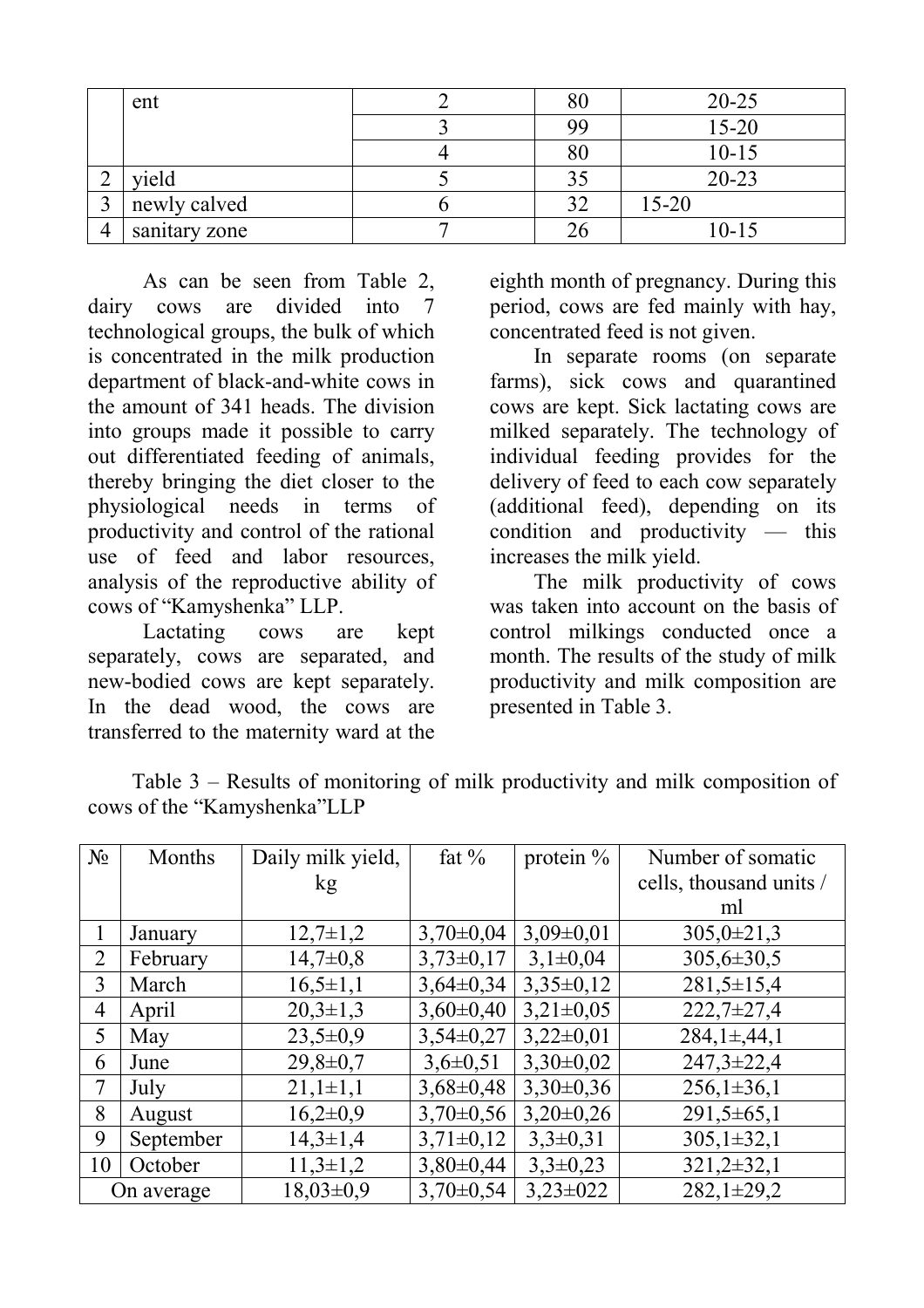

Figure 3. Milk productivity of cows on average per lactation per herd

According to Table 3 and Figure 3, we can see that the productivity of cows during lactation on average increased from 11.3 to 29.8 kg and averaged 18.03 kg of milk. The peak of milk productivity in the average herd is observed in the month of June, which is most likely due to an increase in the consumption of juicy green mass. The average dairy productivity of the herd

#### **Conclusion**

The analysis of the herd structure showed that the specific weight of cows in the herd is 46.2 % (428), which is insufficient for dairy cattle breeding (in dairy farms, the specific weight of cows is 50-60%). In this farm, the number of heifers per 100 cows corresponds to the norm (30), while the number of heifers older than a year is

is 5460 kg, which is 11% more than in the previous year. The fat content of the milk varied between 3.35% - 3.8% and averaged 3.7% , and the protein content ranged from 3.09% to 3.35% and averaged 3.23%, respectively. At the same time, the number of somatic cells, thousand units/ml was on average 282.1 thousand units/ml, which corresponds to the norm.

less than it should be to ensure the reproduction of the herd.

The dairy cows of the herd are divided into 7 technological groups, the main mass of cows is concentrated in the shop of milk production of cows of black-and-white and Simmental breeds in the amount of 341 heads, the division into groups allowed to control the milk productivity and quality of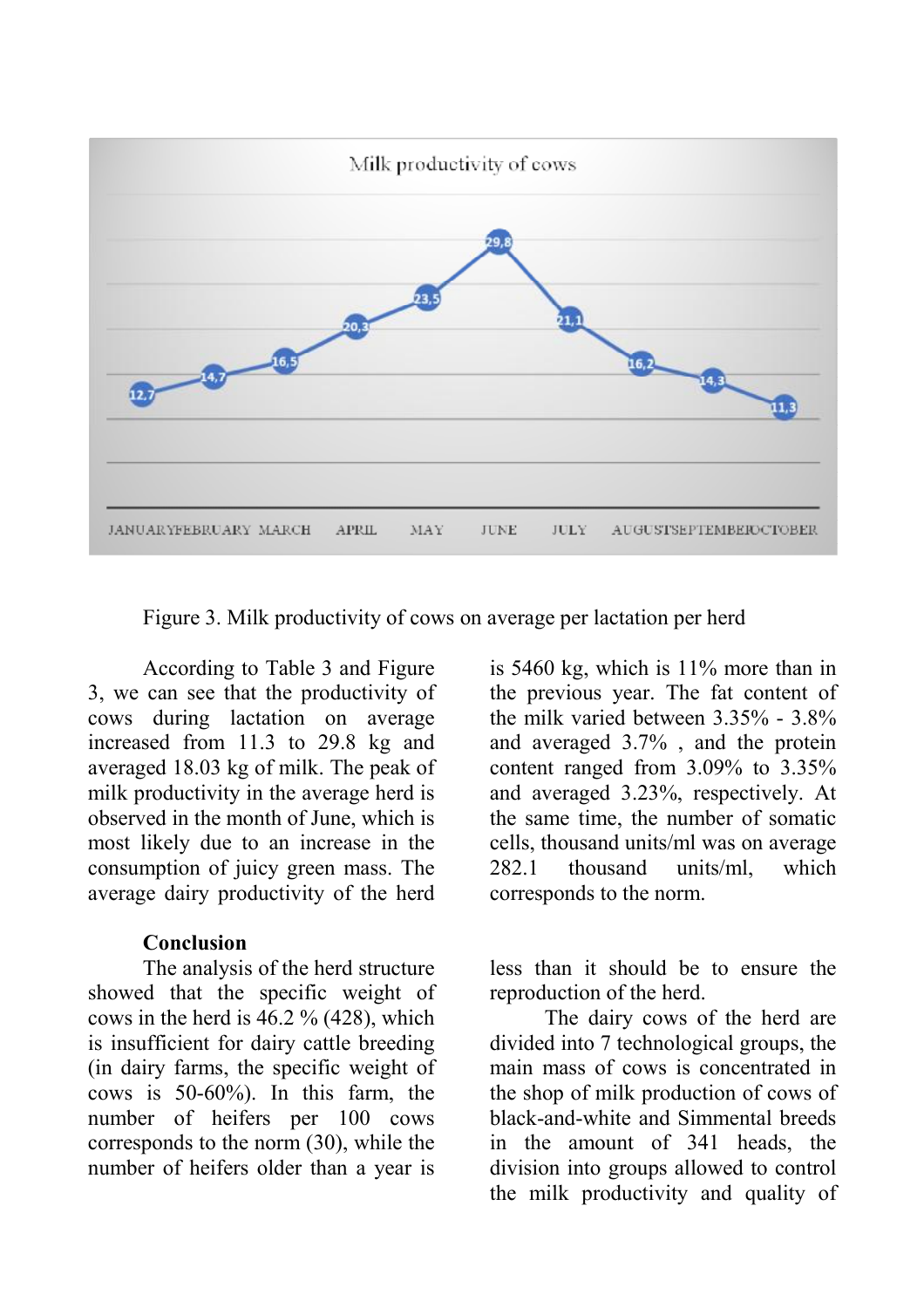milk of cows on the dairy farm of "Kamyshenka" LLP.

The productivity of lactation on average for all technological groups increases from 11.3 to 29.8 kg. The fat content of the milk averaged 3.7% and the protein content was 3.23%. At the same time, the number of somatic cells

was in the range of 282.1 thousand units/ml, which corresponds to the norm.

The results of the research can be used for application by specialists and employees of farms of various forms of ownership and researchers.

## **СПИСОК ЛИТЕРАТУРЫ**

1. Послание Президента Республики Казахстан Н. Назарбаева народу Казахстана«Социально-экономическая модернизация - главный вектор развития Казахстана»//«Казахстанская правда», 2018 г.

2. Стрекозова,Н.И.МолочноескотоводствоРоссии // Н.И.Стрекозова,Х.А.Амерханова-2-е издание. –М.:2013.- 134с.

3. Головань В.Т. Рентабельность - основное условие производства молока // В сборнике: Актуальные вопросы ветеринарной и зоотехнической науки и практики. Международная научно-практическая Интернетконференция. - 2015. - С. 250-254.

4. Кинеев, М.А. Справочная книга по молочному скотоводству. //М.А.Кинеев, А.А. Тореханов.Алматы: ТОО «Издательство Бастау», 2011 – 160  $\mathbf{c}$ 

5. Моисейкина Л.Г.,Турдуматов Б.М. Методы и оценки количественных признаков в животноводстве: учебно-метод.пособие //-Элиста: Изд-во Калм.ун-та,2016.-80с.

6. Болгов А.А. Повышение воспроизводительной способности молочных коров: учеб. Пособие. -Петрозаводск, 2013. - 216 с.

7. McGuffey, R. K. (2017). A 100-Year Review: Metabolic modifiers in dairy cattle nutrition, Journal of Dairy Science, 100(12), 10113-10142. doi: 10.3168/jds.2017-12987

8. Yilmaz, H., Gül, M., Akkoyun, S., Parlakay, O., Bilgili, M. E., Vurarak, Y., ...Kilicalp, N. (2016). Economic analysis of dairy cattle farms in east Mediterranean region of Turkey. RevistaBrasileira de Zootecnia, 45(7), 409-416. doi: 10.1590/S1806-92902016000700008

9. Vasseur, E., Gibbons, J., Rushen, J., Pellerin, D., Pajor, E., Lefebvre, D., &Passillé, A. M. (2015). An assessment tool to help producers improve cow comfort on their farms. Journal of Dairy Science, 98(1), 698-708. doi: 10.3168/jds.2014-8224

10. Dascălu, C., Bogdan, A. T., Şonea, A., Tăpăloagă, P. R., Chelmu, S. S., Şonea, C., Tapus, D. (2011). The influence of technological factors on cow milk production in zootechnic ecosystems from Vranceacounty in Romania. In 6th IASME/WSEAS International Conference on Energy & Environment (p. 248-254).

11. Cielava, L., Jonkus, D., &Paura, L. (2017). The effect of cow reproductive traits on lifetime productivity and longevity. International Journal of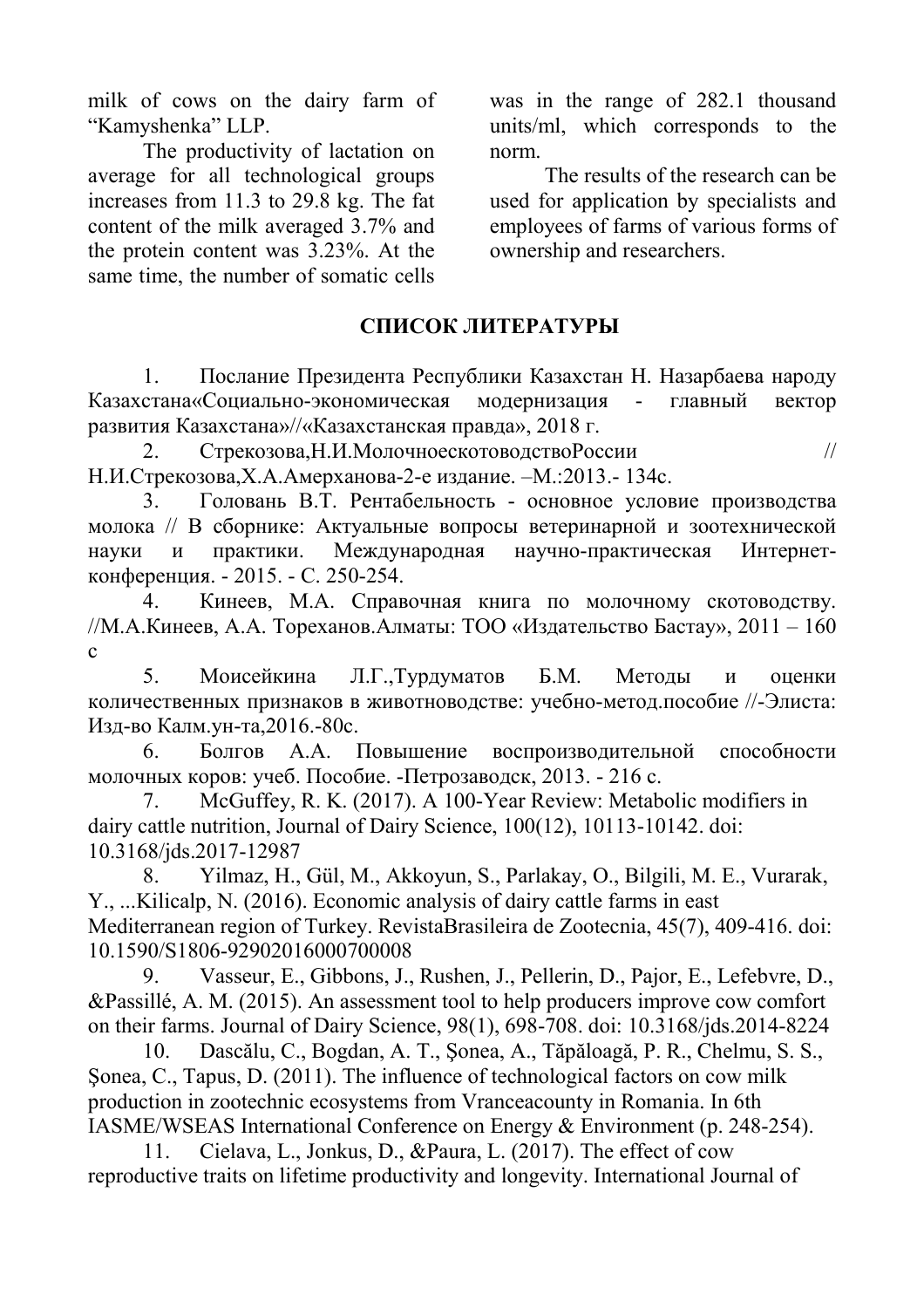Animal and Veterinary Sciences, 11(3), 220-223. Dascălu, C., Bogdan, A. T., Şonea, A., Tăpăloagă, P. R., Chelmu, S. S., Şonea, C., Tapus, D

12. Borshch, O. O., Borshch, O. V., Kosior, L. T., Lastovska, I. A., &Pirova, L. V. (2019). The influence of crossbreeding on the protein composition, nutritional and energy value of cow milk. BulgarianJournalofAgriculturalScience, 25(1), 117- 123.

13. Hovinen, M., &Pyörälä, S. (2011). Invited review: Udder health of dairy cows in automatic milking. Journal of Dairy Science, 94(2), 547-562. doi: 10.3168/jds.2010-3556

14. Toušová, R., Ducháček, J., Stádník, L., Ptáček, M., & Beran, J. (2014). The comparison of milk production and quality in cows from conventional and automatic milking systems. Journal of Central European Agriculture, 15(4), 100-114. doi: 10.5513/JCEA01/15.4.1515

15. СавельевВ.И. Практикумпоскотоводствуитехнологиипроизводства молока и говядины: учеб.пособие - Мозырь: ИД «Белый ветер», 2010. - 376 с.

16. Аналитическая оценка санаторно-курортного бизнеса в Республике Казахстан на примере Кокчетаво-Боровского санаторно-курортного комплекса //Алматы: Юрист, 2016.

17. В.К. Скоркин Современные требования к управлению технологическими процессами на молочных фермах с целью повышения качества продукции. //Вестник ВНИИМЖ, М.: № 3 (11)-2013. - С.4-13

18. A guide to calf milk replacers /Bovine Alliance on Management and Nutrition (BAMN). - AFIA Publications Arlington, Virginia, - 2008, - 4 p.

19. Aigerim,Akanova, Research Article Nutritive and Biological Value of Mare's Milk Ice Cream. /AigerimAkanova, NabidullaKikebayev, KymbatShaikenova, ZhanagulSeiitkazhy//Pakistan Journal of Nutrition ISSN 1680- 5194 DOI: 10.3923/pjn.2017.457.462

20. Eivazi P., Jalili M. and Dadgar N. The effect of milk replacer and whole milk on performance of Holstein calves growth / European Journal of Experimental Biology, 2013, 3 (1):263-264

21. Reducing calf stress at weaning / Boehringer Ingelheim Vetmedica, Inc. | Mar 09, 2012.

22. 5 tips to decrease calf stress at weaning/ Manage weaning to reduce calf stress, improve health.Mindy Ward 1 | Sep 22, 2015.

23. Шайкенова К.Х., Беккожин А.Ж., ИсабековаС.А.Современный опыт использования заменителяцельного молока в кормлении телят в молочный период. //Многопрофильный научный журнал«3:intellect,idea,innovation– интеллект, идея, инновация. Костанайский государственный университет им. А. Байтурсынова – 2019, - № 1. - С.129-136.

# **REFERENCES**

1. Address of the President of the Republic of Kazakhstan N. Nazarbayev to the people of Kazakhstan "Socio-economic modernization - the main vector of development of Kazakhstan" / / "Kazakhstanskaya Pravda", 2018.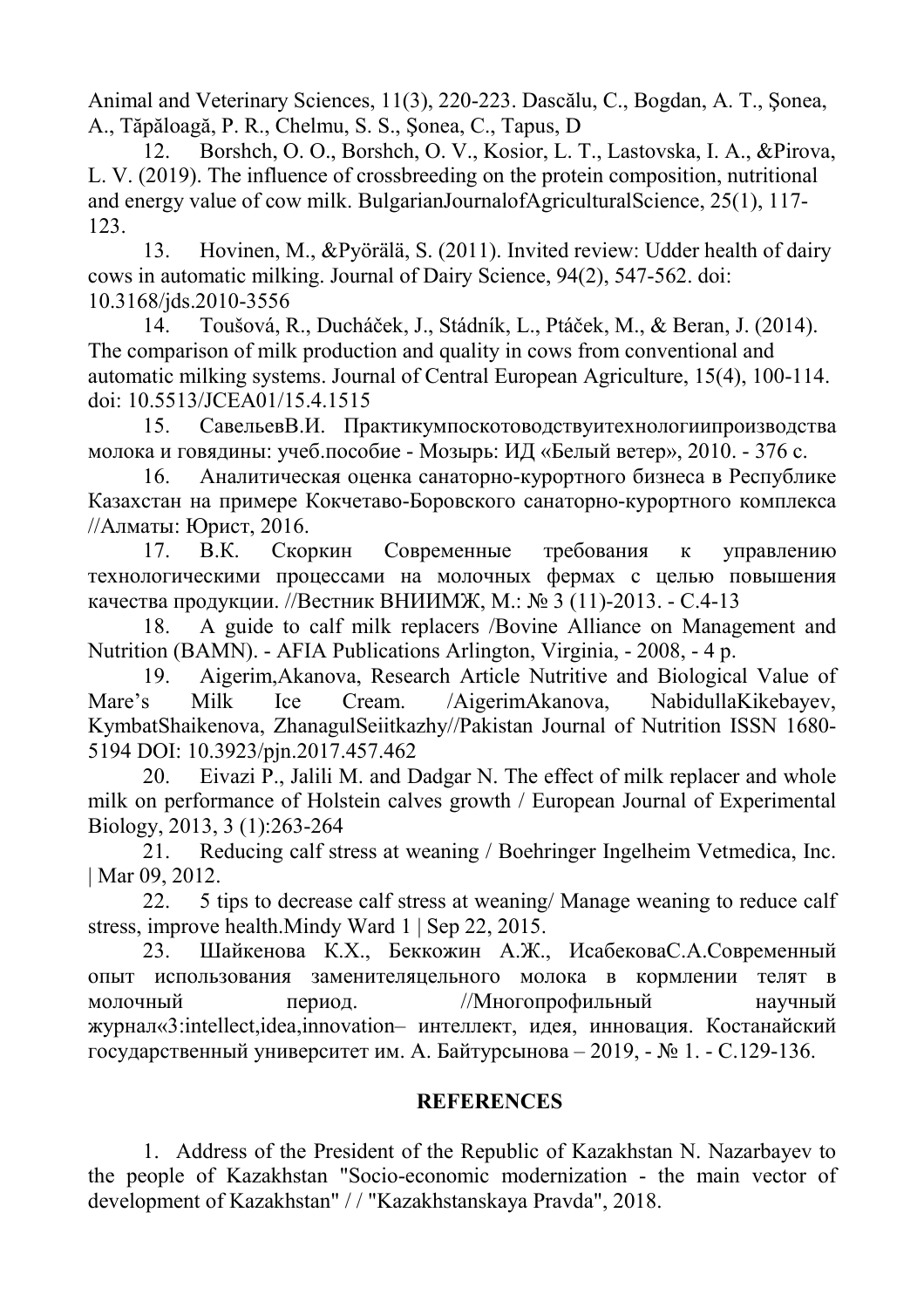2. Strekozova N. I., Аmerkhanova H. A. Dairy cattle breeding of Russia-2nd edition. - Moscow: 2013. – 134p.

3. Golovan V. T. Profitability - the main condition for milk production // In the collection: Current issues of veterinary and zootechnical science and practice. International scientific and practical Internet conference. - 2015. - P. 250-254.

4. Kineev M. A., Torekhanov A. A. Reference book on dairy cattle breeding. Almaty: LLP "Publishing House Bastau", 2011-160 p.

5. Moiseykina L.G., TurdumatovB.M.Methods and assessment of quantitative traits in animal husbandry: educational-methodical manual // - Elista: IzdatelstvoKalm.un-ta, 2016.-80p.

6. BolgovA.A.Increasing the reproductive capacity of dairy cows: textbook.Benefit.-Petrozavodsk, 2013. - 216 p.

7. McGuffey, R. K. (2017). A 100-Year Review: Metabolic modifiers in dairy cattle nutrition, Journal of Dairy Science, 100(12), 10113-10142. doi: 10.3168/jds.2017-12987

8. Yilmaz, H., Gül, M., Akkoyun, S., Parlakay, O., Bilgili, M. E., Vurarak, Y., ...Kilicalp, N. (2016). Economic analysis of dairy cattle farms in east Mediterranean region of Turkey. RevistaBrasileira de Zootecnia, 45(7), 409-416. doi: 10.1590/S1806-92902016000700008

9. Vasseur, E., Gibbons, J., Rushen, J., Pellerin, D., Pajor, E., Lefebvre, D., &Passillé, A. M. (2015). An assessment tool to help producers improve cow comfort on their farms. Journal of Dairy Science, 98(1), 698-708. doi: 10.3168/jds.2014-8224

10. Dascălu, C., Bogdan, A. T., Şonea, A., Tăpăloagă, P. R., Chelmu, S. S., Sonea, C., Tapus, D. (2011). The influence of technological factors on cow milk production in zootechnic ecosystems from Vranceacounty in Romania. In 6th IASME/WSEAS International Conference on Energy & Environment (p. 248-254).

11. Cielava, L., Jonkus, D., &Paura, L. (2017). The effect of cow reproductive traits on lifetime productivity and longevity. International Journal of Animal and Veterinary Sciences, 11(3), 220-223. Dascălu, C., Bogdan, A. T., Şonea, A., Tăpăloagă, P. R., Chelmu, S. S., Şonea, C., Tapus, D

12. Borshch, O. O., Borshch, O. V., Kosior, L. T., Lastovska, I. A., &Pirova, L. V. (2019). The influence of crossbreeding on the protein composition, nutritional and energy value of cow milk. BulgarianJournalofAgriculturalScience, 25(1), 117- 123.

13. Hovinen, M., &Pyörälä, S. (2011). Invited review: Udder health of dairy cows in automatic milking. Journal of Dairy Science, 94(2), 547-562. doi: 10.3168/jds.2010-3556

14. Toušová, R., Ducháček, J., Stádník, L., Ptáček, M., & Beran, J. (2014). The comparison of milk production and quality in cows from conventional and automatic milking systems. Journal of Central European Agriculture, 15(4), 100-114. doi: 10.5513/JCEA01/15.4.1515

15. SavelievV.I.Workshop on cattle breeding and milk and beef production technology: textbook.manual - Mozyr: Publishing House "White Wind", 2010. - 376 p.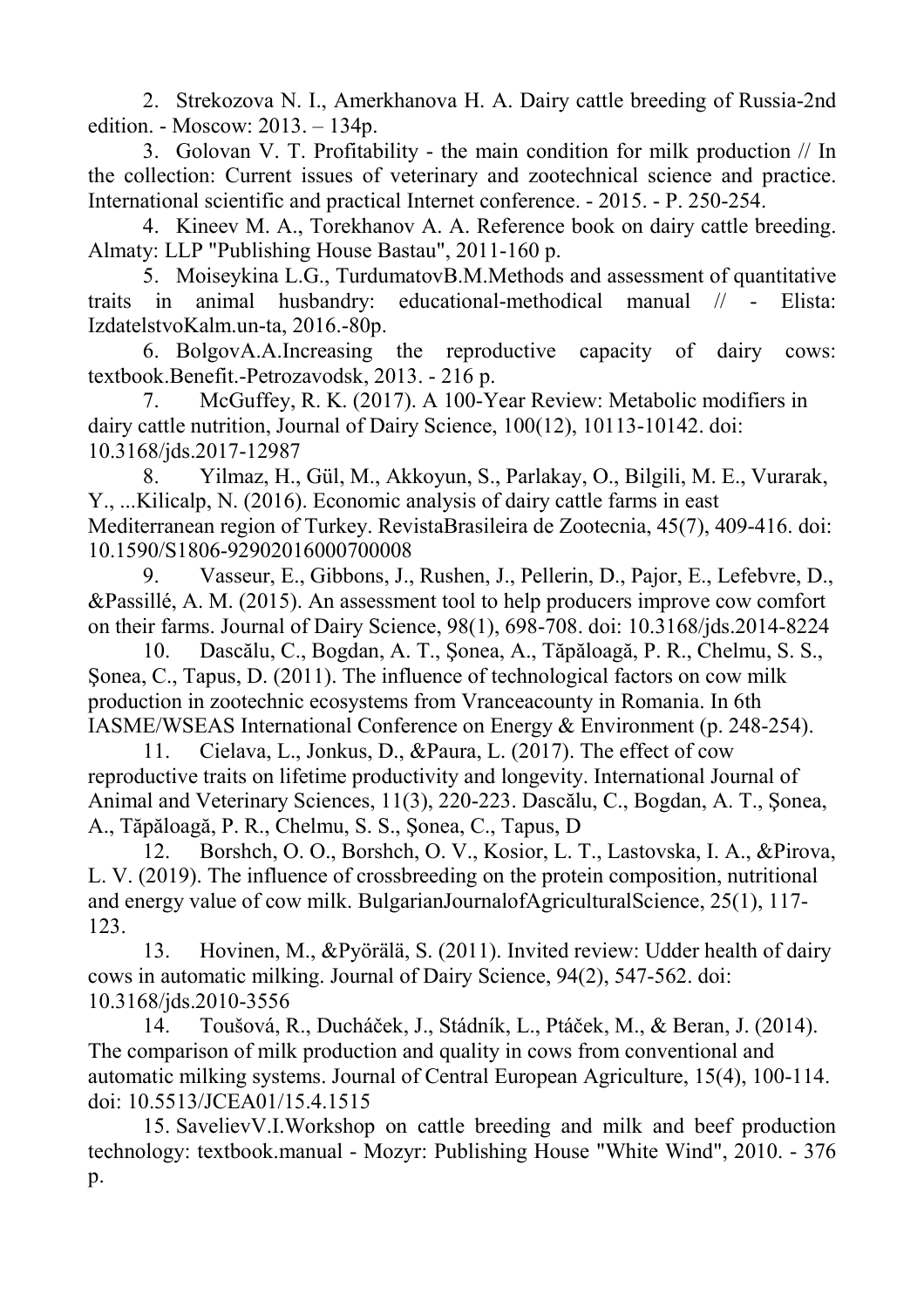16. Analytical assessment of health resort business in the Republic of Kazakhstan on the example of Kokchetavo-Borovsky health resort complex // Almaty. Lawyer. 2016.

17. V. K. Skorkin Modern requirements for managing technological processes on dairy farms in order to improve product quality. // Vestnik VNIIMZH, Moscow: no. 3 (11)-2013, -P. 4-13.

18. A guide to calf milk replacers /Bovine Alliance on Management and Nutrition (BAMN). - AFIA Publications Arlington, Virginia, - 2008, - 4 p.

19. Aigerim,Akanova, Research Article Nutritive and Biological Value of Mare's Milk Ice Cream./AigerimAkanova, NabidullaKikebayev, KymbatShaikenova, ZhanagulSeiitkazhy//Pakistan Journal of Nutrition ISSN 1680-5194 DOI: 10.3923/pjn.2017.457.462

20. Eivazi P., Jalili M. and Dadgar N. The effect of milk replacer and whole milk on performance of Holstein calves growth / European Journal of Experimental Biology, 2013, 3 (1):263-264

21. Reducing calf stress at weaning / Boehringer Ingelheim Vetmedica, Inc. |Mar 09, 2012.

22. 5 tips to decrease calf stress at weaning/ Manage weaning to reduce calf stress, improve health.Mindy Ward 1 | Sep 22, 2015.

23. Shaikenova K. Kh., Bekkozhin A. Zh., Isabekova S. A. Modern experience of using a whole milk substitute in feeding calves during the dairy period.// Multidisciplinary scientific journal " 3: intellect, idea, innovation-intelligence, idea, innovation. Kostanay state University named after A. Baitursynov– 2019, - № 1. - P.129-136.

## **«КАМЫШЕНКА» ЖШС СТФ СИЫРЛАРЫНЫҢ ТЕХНОЛОГИЯЛЫҚ ТОПТАРЫНЫҢ СҮТ ӨНІМДІЛІГІ ЖӘНЕ СҮТ ҚҰРАМЫ»**

*Шайкенова К.Х., доцент 1*

*Сәденова М.Қ., аға оқытушы 1 ,* 

*Горелик О.В., профессор 2* 

*<sup>1</sup>С.Сейфуллин атындағы Қазақ агротехникалық университеті, <sup>2</sup>ФГБОУ ВО «Уральский государственный аграрный университет Нұр-Сұлтан қ., Жеңіс даңғылы 62, е[-mail:mika-leto@mail.ru](mailto:-mail:mika-leto@mail.ru)*

# **Түйін**

Мақалада сүт өнімділігін арттыру және «Камышенка» ЖШС сүттітауарлы фермасы сүтінің құрамын жақсарту мақсатында технологиялық топтарға бөлінген сиырлардың сүт өнімділігі мен сүтінің құрамы қарастырылған. Авторлар табынның құрылымы бойынша деректерді ұсынды, онда сиырлардың үлес салмағы сүт фермалары үшін жеткіліксіз және 46,2% құрады.

Сиырлардың сүт өнімділігінің мониторингі орта есеппен табын бойынша сауым маусымы үшін 5460 кг деңгейінде болды, бұл өткен көрсеткіштермен